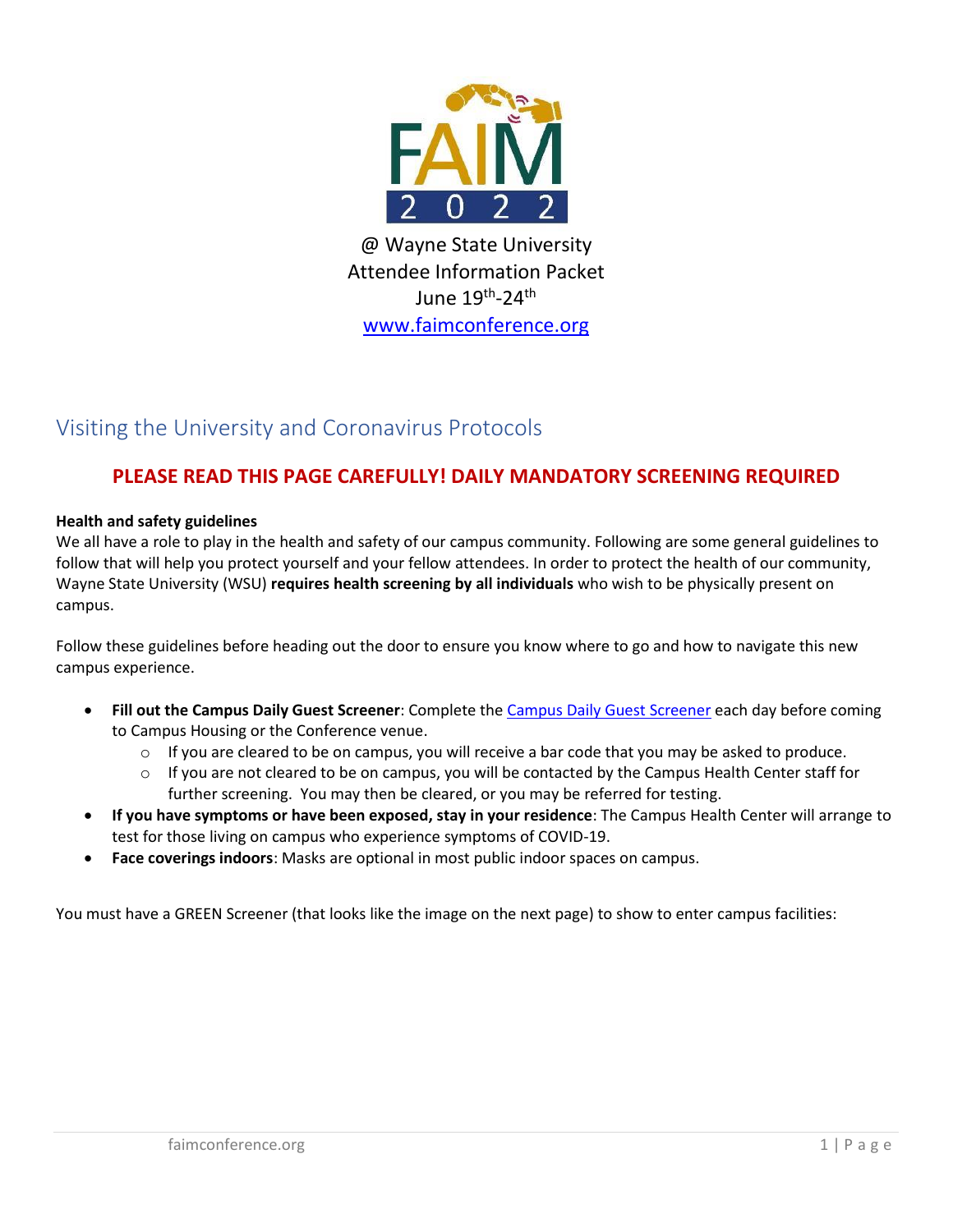

The screener is quick to complete and will include the date and a QR code for scanning. We recommend that once you get a GREEN screener for the day, take a screenshot to show when entering different facilities. Remember, you will **need to do this each day.**

#### **International Travelers:**

For those attendees that are traveling internationally, your daily screener will automatically turn RED due to the question regarding international travel and will require a call from Campus Health. We will have people on site Monday and Tuesday between 7 am-9 am to assist in the process at the Student Center.

#### **RED Screeners:**

Campus Health will make follow-up phone calls to all "RED" screeners between 5 am-11 pm, daily. So please make sure to complete your daily screener early. Wait times can be up to an hour during high volume periods, especially the 8 am-9 am timeframe, Monday through Friday.

#### **For On-Campus Housing Guests**

If you are staying in on-campus housing you will be required to show a "GREEN" screener to enter, especially on check-in day. So **please try to submit the daily screen a few hours before you leave for the airport so that you can get a call from Campus Health and get a "Green" Screener before arriving in Detroit**. If you are not able to do it in advance, that is okay, just know there could be a slight delay during the check-in process.

To Check-In for On-Campus Housing, go to the Front Desk of Anthony Wayne Apartments with your Green Screener. Use this Address to get to the Apartments - **5235 Anthony Wayne Drive, Detroit, MI 48202**

**If you have questions regarding this process, please contact us at [faim2022conference@gmail.com](mailto:faim2022conference@gmail.com)**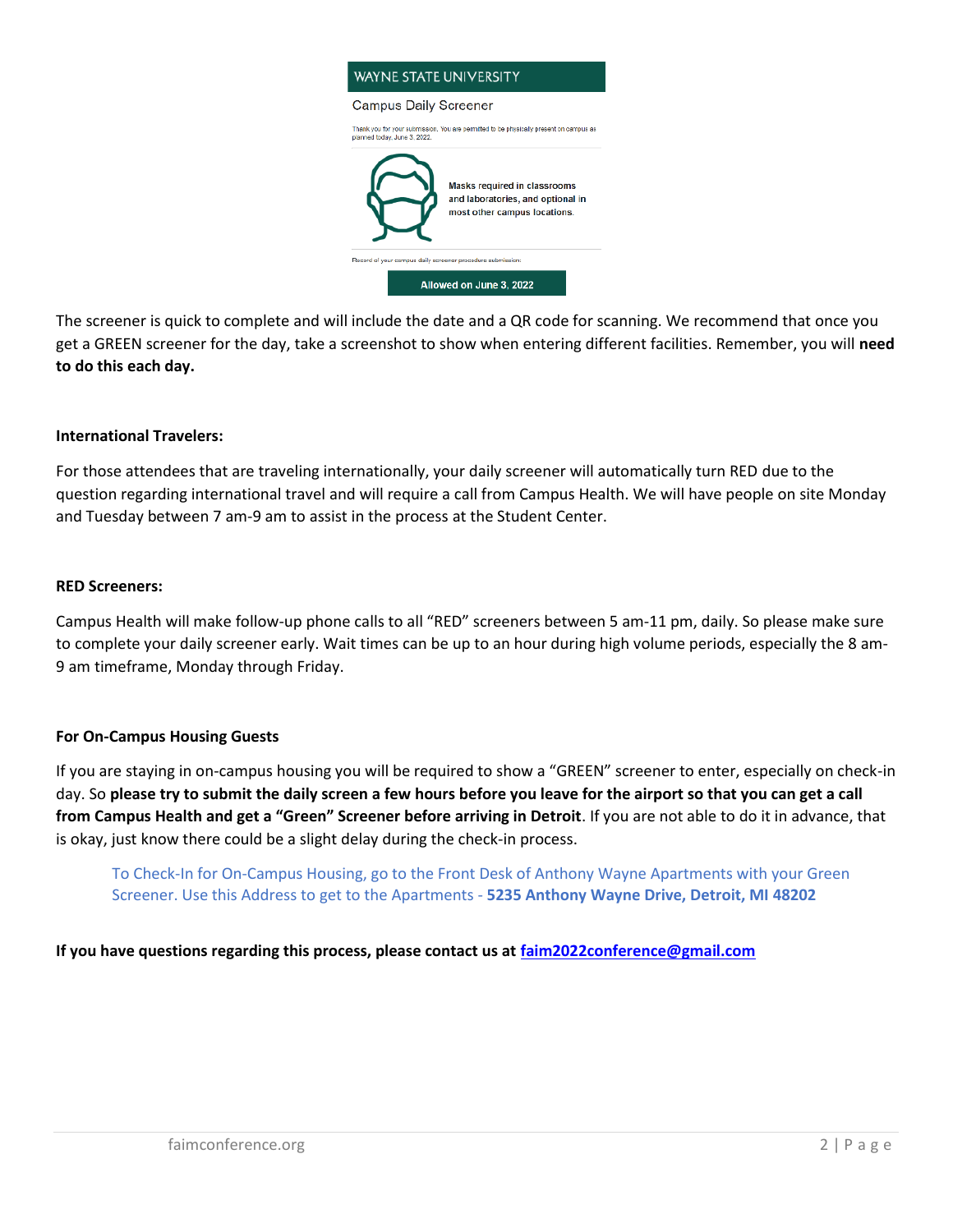### Getting around Campus

#### **Airport Arrivals: Detroit Metro Airport — DTW**

[Detroit Metro Airport](https://visitdetroit.com/profile/detroit-metro-airport/) has two main terminals, McNamara and Evans. Check out a [map for the Detroit Metro Airport](https://www.metroairport.com/terminals/maps) if you need a visual.

If your destination is

- On-Campus Housing Use Anthony Wayne Drive Apartments as your address:
	- o **5235 Anthony Wayne Drive, Detroit, MI 48202** (you also check-in at the Front Desk at this location)
- Towers Café Features all-you-care-to-eat dining with daily rotating menus, including stations with Halal and gluten-free options. Open for Breakfast (7am-9am), Lunch (11am-1pm) and Dinner (4pm-6pm)
	- o **655 W. Kirby, Detroit, MI 48202**
- Student Center (Conference Location) Use Student Center Building as your address:
	- o **5221 Gullen Mall, Detroit, MI 48202** (this is located in the middle of campus, so you should be dropped off on 3rd Street also known as Anthony Wayne Drive on the west side of the building, or Cass Avenue on the east side of the building. Please make sure to enter via the **North Entrance** and our **Registration Check-In and Conference is located on the 2nd Floor**.

#### **Getting Around Campus & Detroit:**

Please check out our webpage for information regarding Ride Shares, Scooters, and Public Transportation. <https://faimconference.org/participation/getting-to-and-around-detroit,-michigan>

#### **Parking on Campus:**

Wayne State University offers parking to visitors all over campus. Although visitors do not park for free, there are many payment options to accommodate different preferences. If parking overnight, please use Parking Structure #2, other lots or structures do not allow overnight parking and may result in a ticket/fine.

For any campus [parking assistance,](https://parking.wayne.edu/assistance/index.php) please call 313-577-1979. To guide you to a particular lot or parking structure, visit the [campus map.](http://maps.wayne.edu/#parking) Click [here](https://parking.wayne.edu/info/rates.php) for current parking rates.

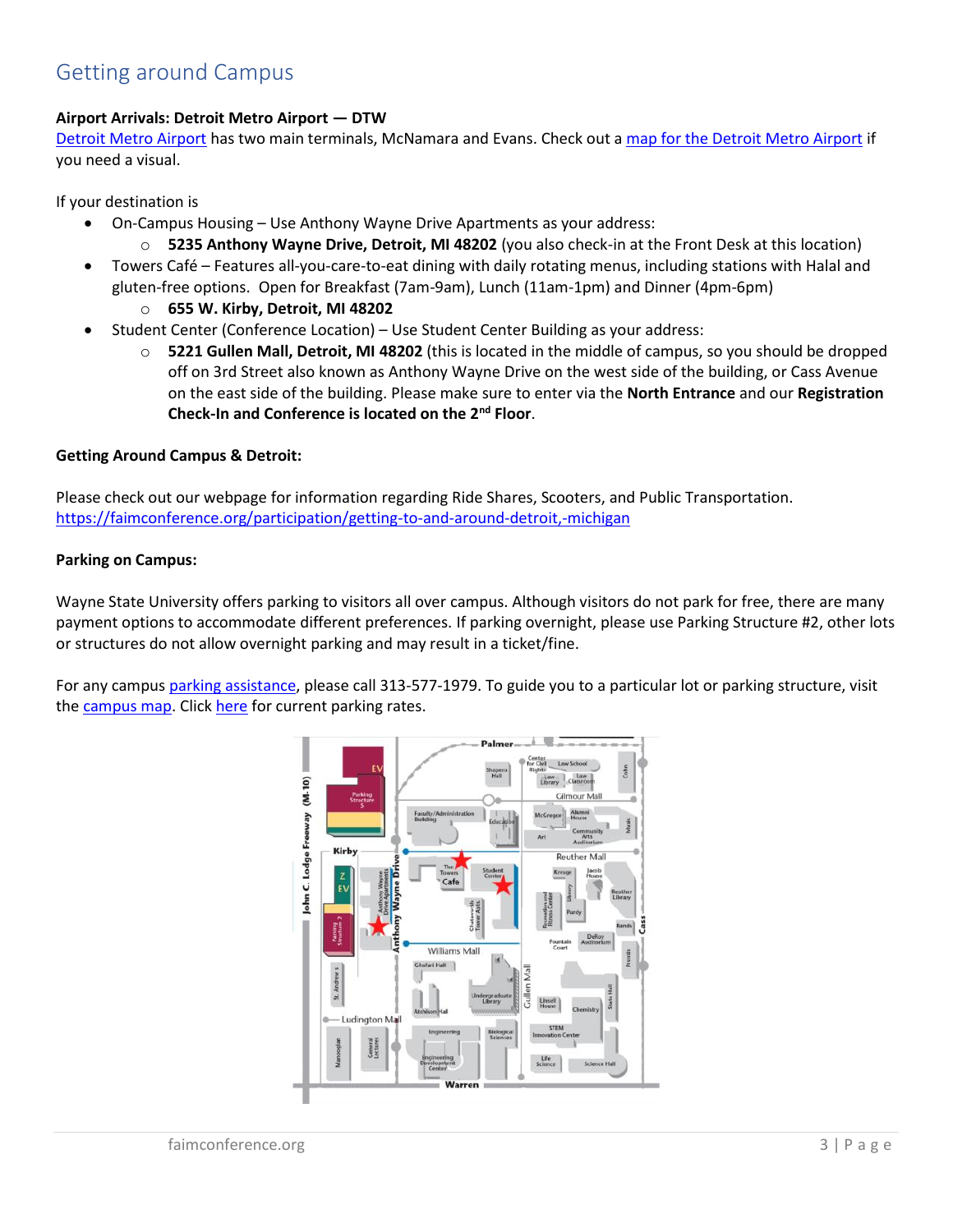# Welcome Reception / Registration Check-In

**Sunday, June 19th** Towers Café Expansion 655 W. Kirby, Detroit, MI 48202

**Time:** 3:00PM – 5:00PM **Dress Code:** Casual

Join us as we kick off the FAIM Conference with a **Welcome Reception on Sunday, June 19th from 3:00 PM-5:00 PM**. This will be held in the Towers Café Expansion which is located right next to the Student Center Building.



We will have registration check-in available for anyone wanting to check in early and avoid any lines on Monday morning.

The Welcome Reception will include light snacks and non-alcoholic beverages.

For Dinner, please check out one of the many great restaurants in Midtown Detroit:<https://visitmidtown.com/>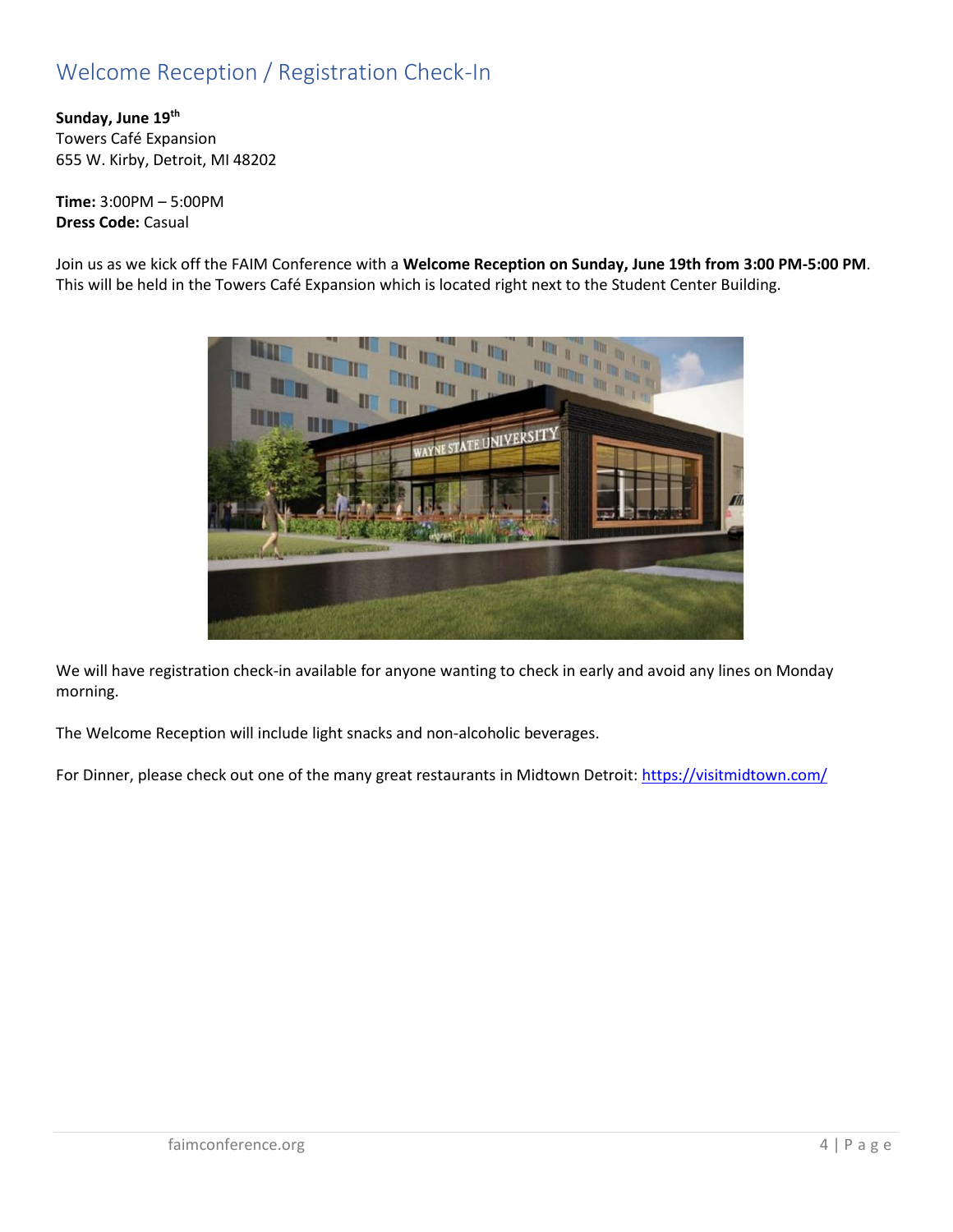## Registration Check-In / Conference Activities

#### **Monday, June 20th – Wednesday, June 23rd** Student Center Building (SCB) – 2<sup>nd</sup> Floor 5221 Gullen Mall, Detroit, MI 48202

**Time:** 7:00AM-6:00PM **Dress Code:** Business Casual



Please make sure to enter at the North Entrance. You will need to show your "Green" Campus Daily Screener to enter the building. You may take the stairs or elevator to the 2<sup>nd</sup> Floor where our conference activities will occur.

### **Conference Included Meals:**

- o Breakfast is included Monday and Tuesday at the Towers Café. Attendees will receive a voucher to use.
- o Lunch is included Monday and Tuesday at the Towers Café. Attendees will receive a voucher to use.

We will also provide a refreshment break in the afternoon around 3:00 pm on Monday and Tuesday near the Ballroom.

#### **During Industry Day @ FAIM - Wednesday, June 23rd**

- o Breakfast a Continental Breakfast will be provided in the Ballroom at the Student Center between 8 am-9 am.
- o Lunch A buffet will be provided in the Ballroom between 12:00 pm-1:00 pm.
- o Networking Reception will provide heavy appetizers and snacks along with non-alcoholic beverages from 3:45 pm-5:00 pm in the Ballroom.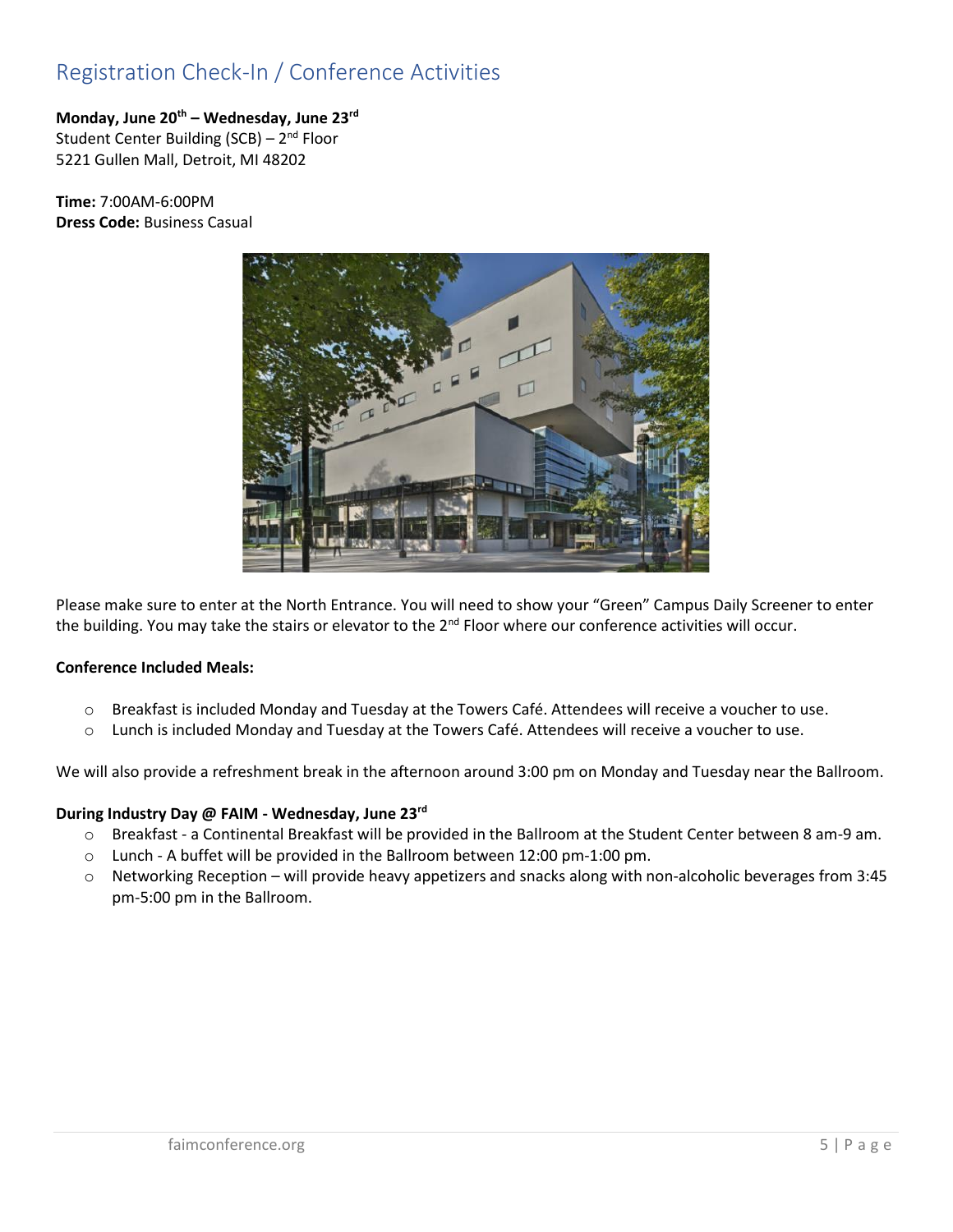# Conference Banquet / Gala

**Tuesday, June 21st** Ford Piquette Avenue Plant 461 Piquette Avenue, Detroit, MI 48202

**Time:** 6:30 PM – 10:30 PM **Dress Code:** Business Casual

**For the Bus Ride** – Meet in front of Anthony Wayne Drive Apartments between 6:15pm-7:15pm. Return Trips will leave the Plant between 9:30 pm-10:30 pm. If you miss the last bus, you will be on your own for transportation, so do not be late.

We will have a bus transporting conference attendees with a pick-up in front of the Anthony Wayne Drive Apartments. There is free parking on-site if you are driving.



As the birthplace of the Ford Model T car, the Ford Piquette Avenue Plant is recognized as one of the most significant automotive heritage sites in the world. Built in 1904 on Piquette Avenue and the Milwaukee Junction Rail Line by Architect firms, Field, Hinchman & Smith of Detroit, Michigan. Its design is a late Victorian-style brick building, modeled after New England textile mills, with a wooden post and beam frame.

Visit their website for more information on the venue - <https://www.fordpiquetteplant.org/about/history/>

You can take pictures of all the antique cars and there is a gift shop available if you are looking for a souvenir.

The Gala will feature appetizers, a strolling dinner, and an open bar for Beer & Wine. Our menu of food & drinks will feature Detroit/Michigan products and cuisines.

We will have Museum Docents available throughout the event to discuss the history, vehicles, and building.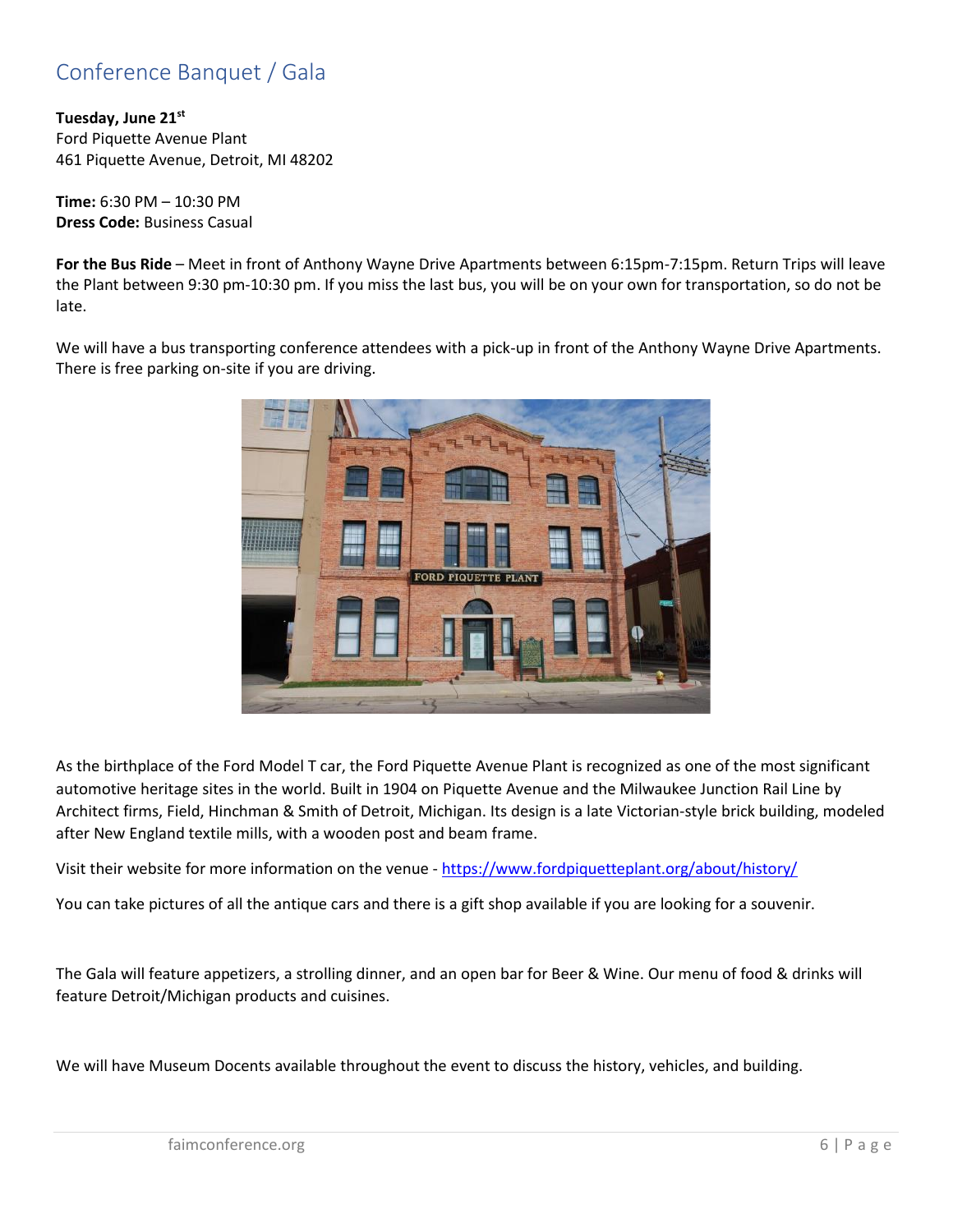### Industry Day at FAIM

**Wednesday, June 22nd** Student Center Building (SCB) – 2<sup>nd</sup> Floor 5221 Gullen Mall, Detroit, MI 48202

**Time:** 8:30am-4:30pm **Dress Code:** Business Casual

The World Economic Forum has recognized that Michigan has maintained the highest level of engineering talent postrecession relative to other states and, through recent collaborations, has consistently witnessed a shared engagement among manufacturers on matters of critical importance to future manufacturing leadership.

Michigan has an innovative spirit that defined the state's manufacturing industry for decades. However, while numerous Michigan manufacturers have taken steps to adopt smart technologies on their factory floors, no one company, organization, or entity can single-handedly create an environment to ensure its future position as a global leader. Partnerships between academia and industry drive innovation. As technology increasingly disrupts existing industries and creates new products, services, and business models, FAIM 2022 is critical to bridging leading academic research with industry practitioners providing a place to support advanced manufacturing.



*Industry Day – Where Industry Meets Academia*

Check out our Technology/Service Track Speakers and Panelists throughout the day at FAIM.

- o Agenda <https://faimconference.org/program/industry-day-schedule>
- o Speaker Profiles <https://faimconference.org/program/speakers>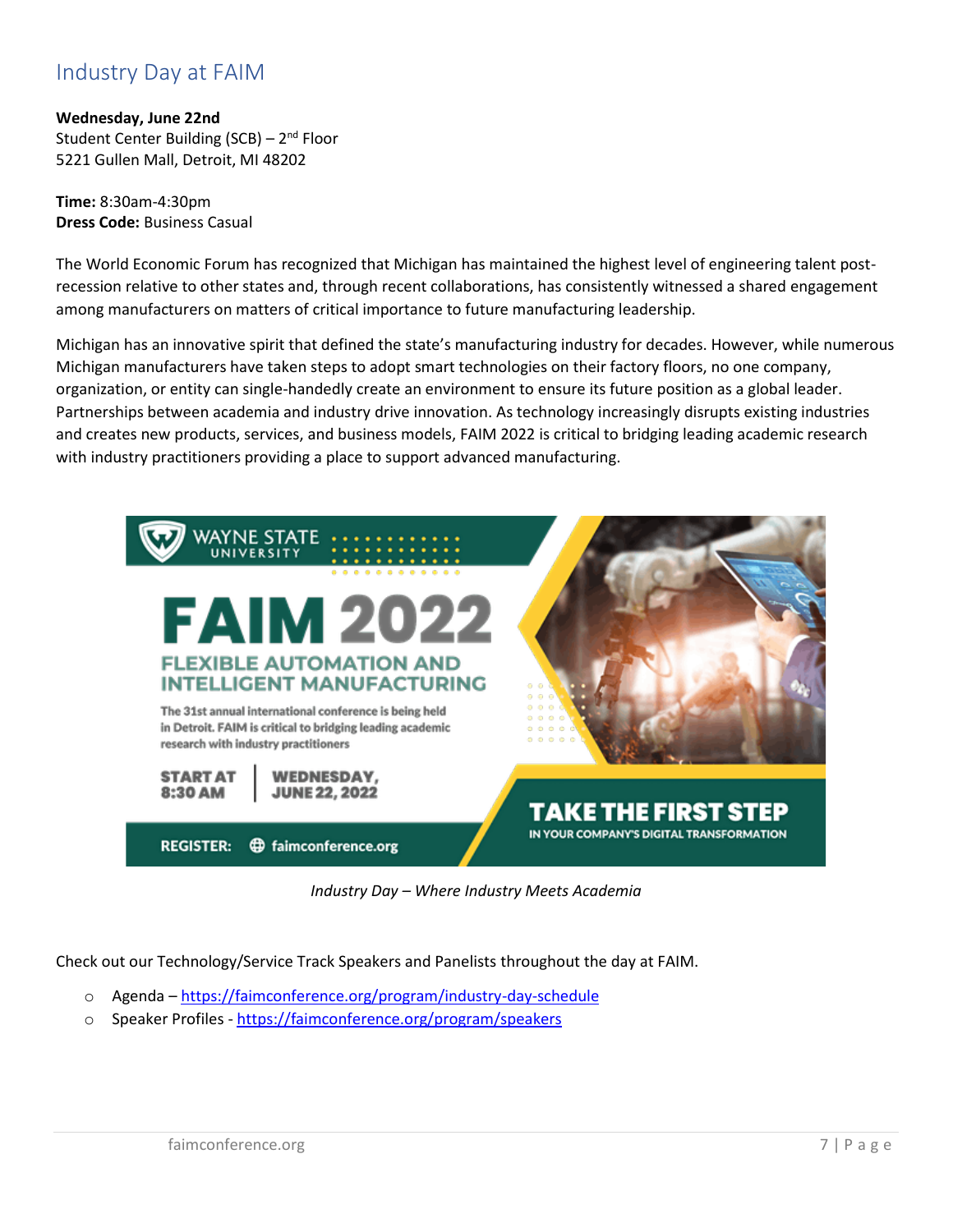### Industrial Tours – Thursday, June 24th

9:30am – Check In at Buses in Front of Anthony Wayne Drive Apartments 10:00am – Tour(s)

#### **Dress Code:** Business Casual



#### **Option 1 – LIFT & Siemens Digital Enterprise Experience Center**

LIFT, operated by the American Lightweight Materials Manufacturing Innovation Institute (ALMMII), is a public-private partnership between the U.S. Department of Defense, industry, and academia, part of the national network of manufacturing innovation institutes, driving the U.S. mobility sector toward the future manufacturing revolution to support our nation's economy and enhance our national security.

Discover what makes a true Digital Enterprise in our showrooms for digitization and automation technologies at 36 sites around the world: In virtual and real tours, visitors to the Digital Enterprise Experience Centers experience the combination of the real and the digital worlds firsthand at several stations.



#### **Option 2 – FANUC America** Headquarters, North Campus and Centerpoint Facility

FANUC America is an automation and robotics company that provides industry-leading robotics, CNC systems, and factory automation solutions to help manufacturers maximize productivity, reliability and profitability in the Americas.

Please make sure to let the Organizers know at the Conference Registration Desk if you plan to participate in an Industry Tour.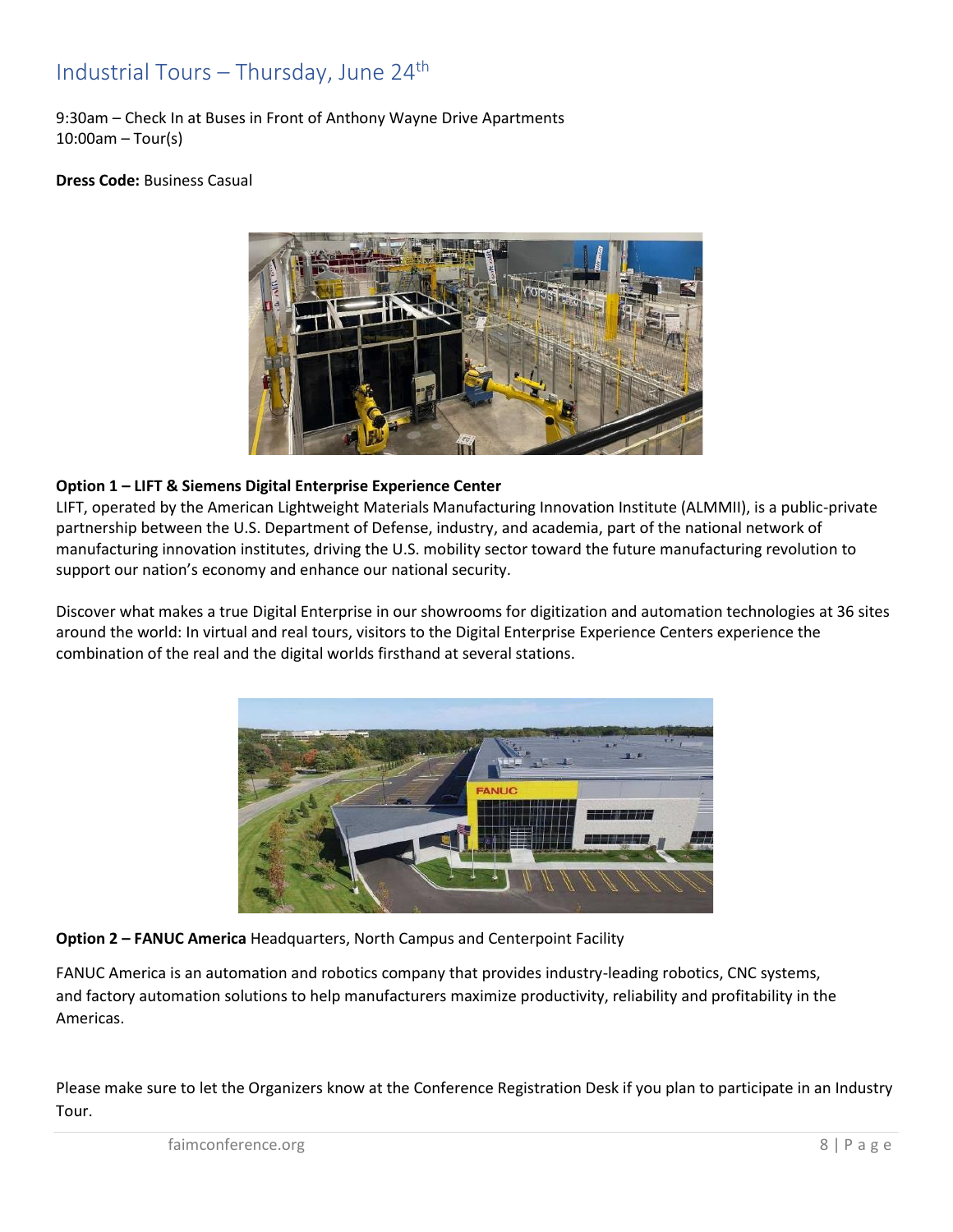# Keynote Speakers



#### **Joseph Beaman**

Professor Earnest F. Gloyna Regents Chair in Engineering Walker Department of Mechanical Engineering The University of Texas at Austin [Speaker's Page](https://www.me.utexas.edu/people/faculty-directory/beaman)

Dr. Joseph J. Beaman holds the Earnest F. Gloyna Regents Chair in Engineering and served as Department Chair for Mechanical Engineering between the years of 2000 and 2011. His career work has been in both manufacturing and control, and he is licensed as a Professional Engineer in the State of Texas. His specific manufacturing research interest is in Solid Freeform Fabrication, a manufacturing technology that produces freeform solid objects directly from a computer model of the object without part-specific tooling or knowledge. Professor Beaman coined this term in 1987. One of the most successful Solid Freeform Fabrication approaches, Selective Laser Sintering, was a process that was developed in his laboratory.



#### **Brench Boden**

Digital Enterprise Lead Air Force Research Lab Air Force Manufacturing Technology Program [Speaker's Page](https://www.linkedin.com/in/brench-boden-21268633/)

Brench Boden is the senior technical advisor for Digital Enterprise in the Air Force Research Laboratory Manufacturing Technology Program. His responsibilities include strategic planning, technology roadmapping, and program development across a diverse technical spectrum focused on driving earlier analysis of producibility into systems engineering practice, digital engineering of acquisition and support analyses to impact AF weapon system programs, and elevation of digital posture of suppliers in the industrial base. He is an original author of the AF Digital Thread vision and was formerly Chief Technology Officer for the Digital Manufacturing and Design Innovation Institute. He advises numerous AF and DoD organizations and Manufacturing Innovation Institutes on digital transformation topics.

Brench is the twice former chair of the Advanced Manufacturing Enterprise Subpanel under the Joint Defense Manufacturing Technology Panel, and former co-chair of the Advanced Manufacturing Engineering Committee under the NDIA Manufacturing Division.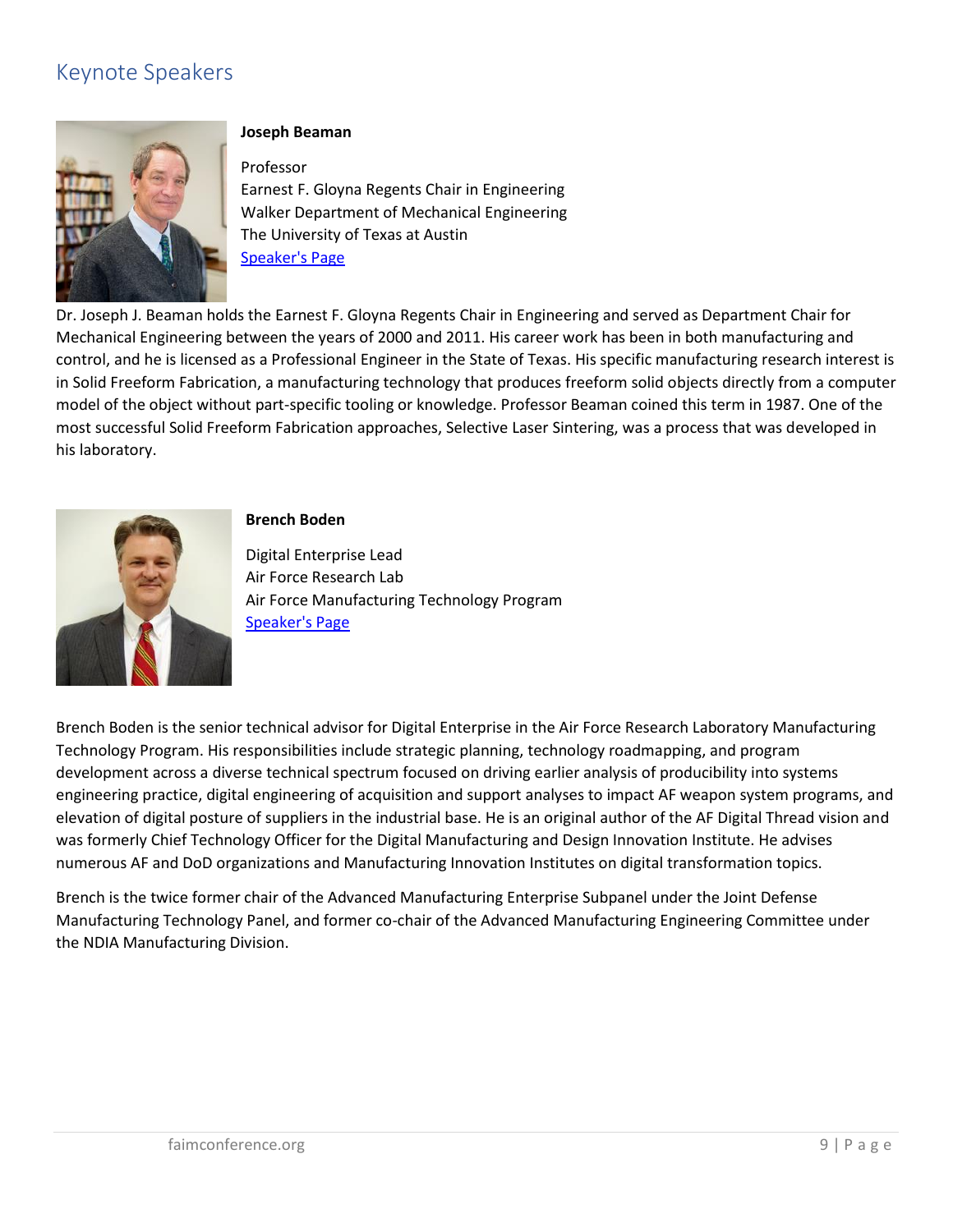

### **Ryan Javis**

Vice President & General Manager Siemens Digital Industries [Speaker's Page](https://www.linkedin.com/in/ryandjarvis/)

Ryan Jarvis is Vice President and General Manager of Digital Industries Services for Siemens USA with over 25 years of experience consulting clients in manufacturing optimization. In his current role leading Siemens Digital Enterprise Services, Ryan has launched Siemens' consulting and implementation team focused on delivering digital transformation across US manufacturing in addition, he manages their organization responsible on lifecycle services & support of Siemens Digital Industries. Prior to this role, Ryan headed Siemens Vertical Markets team with a strategic focus on Food, Beverage, and the Consumer Products Industry.

Prior to joining Siemens, Ryan was on the executive leadership team at Entegreat Inc., a consulting and integration firm specializing in manufacturing ERP, MoM, and Operational Intelligence within the broader manufacturing Industry. In addition, he also has roots in the automotive industry where he managed several corporate accounts for Rockwell Automation including Ford Motor Company, Magna International, and Lear Seating.



### **Mario Santillo**

Robotics Research Leader Ford Motor Company [Speaker's Page](https://www.linkedin.com/in/mario-santillo-05191b2b/)

Mario Santillo received the B.S. degree in Aeronautical and Mechanical Engineering from Rensselaer Polytechnic Institute in 2003, and M.S. and Ph.D. degrees in Aerospace Engineering from the University of Michigan in 2005 and 2009, respectively. Mario currently leads the robotics research efforts within Ford Motor Company's Research & Advanced Engineering Organization, where he focuses on the development and application of advanced control methods and artificial intelligence algorithms to next-generation robotic technologies in manufacturing and packagedelivery automation.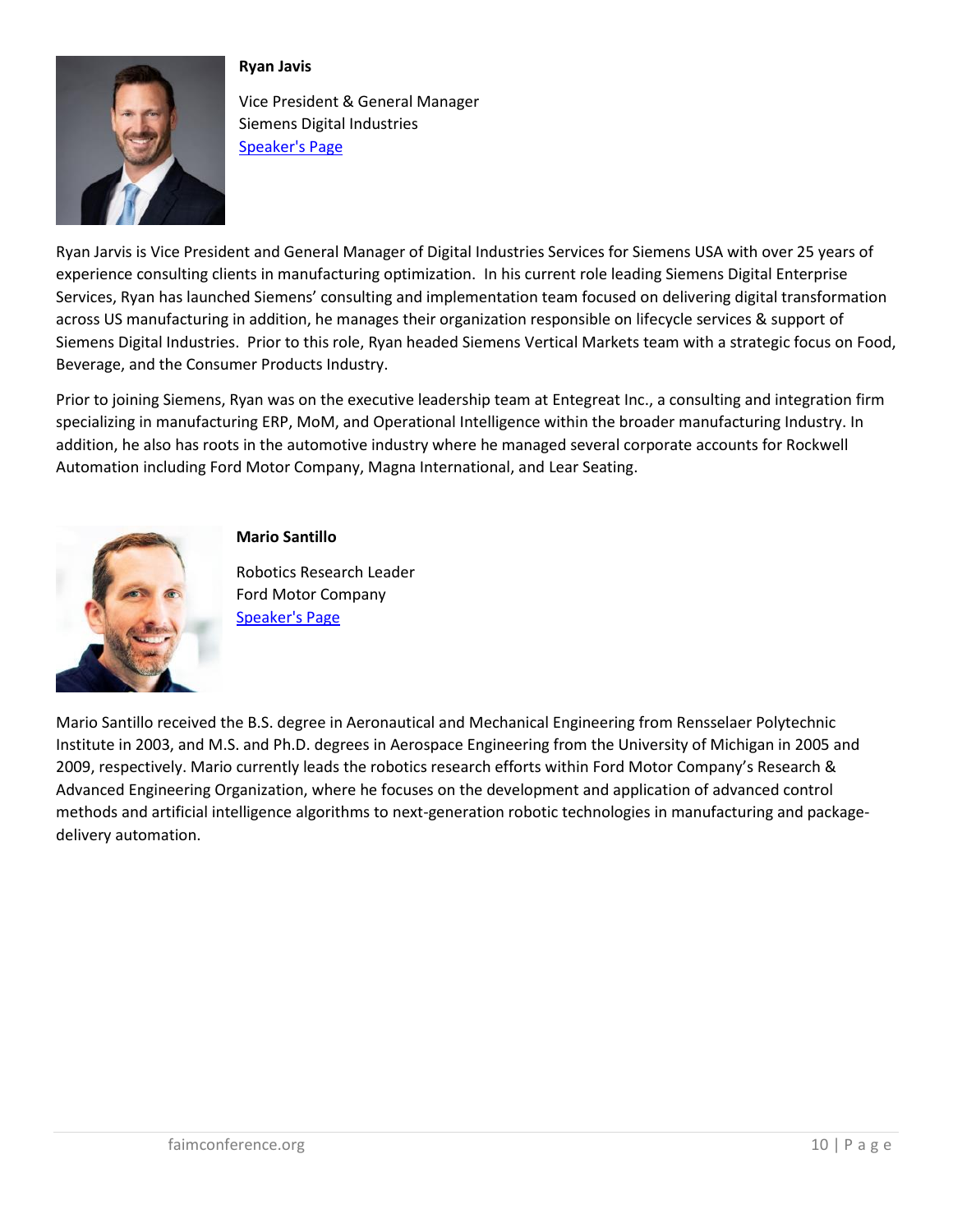# Industry Day Speakers



#### **Tom Hoffman**

Portfolio Development Executive and Director of Business **Siemens** [Speaker's Page](https://www.linkedin.com/in/tom-hoffman-6761974/)

Tom Hoffman's journey in manufacturing began in 1982 officially from a work life perspective however being from the Detroit area it is more or less a part of daily life whether it was working on cars in the garage or at my fathers machine shop. It all led to becoming involved in Digital Manufacturing. The journey started on mainframe CAD systems (Applicon), then to simulation tools (Tecnomatix Robcad) on workstations and subsequently the transition into a PLM world (Siemens Teamcenter) and helping customers unlock the Digital Twin capabilities through a strong knowledge of the various digital threads that can show the value from virtual to real and the subsequent connection supporting IIoT.



Angie Lafferty

General Manager, Engineering & Skilled Trades TRQSS, Inc. [Speaker's Homepage](https://www.linkedin.com/in/angie-lafferty-p-eng-1758b8200/)

Angie leads a diverse team of engineers and skilled trades in a high volume production plant that utilizes various types of automated systems. She has 25 years of experience designing parts and processes in a lean manufacturing environment which produces seat belt assemblies for the automotive industry utilizing the Toyota Production System. Angie has led the design, development and implementation of multiple automated systems over the years that all require high levels of performance and reliability to ensure product quality.



#### Ben Messick

Director of Technology ATCO Industries [Speaker's Page](https://www.linkedin.com/in/benjamin-messick-62bb6512/)

Ben is an experienced Launch Manager with a demonstrated history of working in the automotive industry. Skilled in Management, Continuous Improvement, Microsoft PowerPoint, Software Development, and Microsoft Office. Strong business development professional with a Master's degree focused in Data Science and Business Analytics from Wayne State University.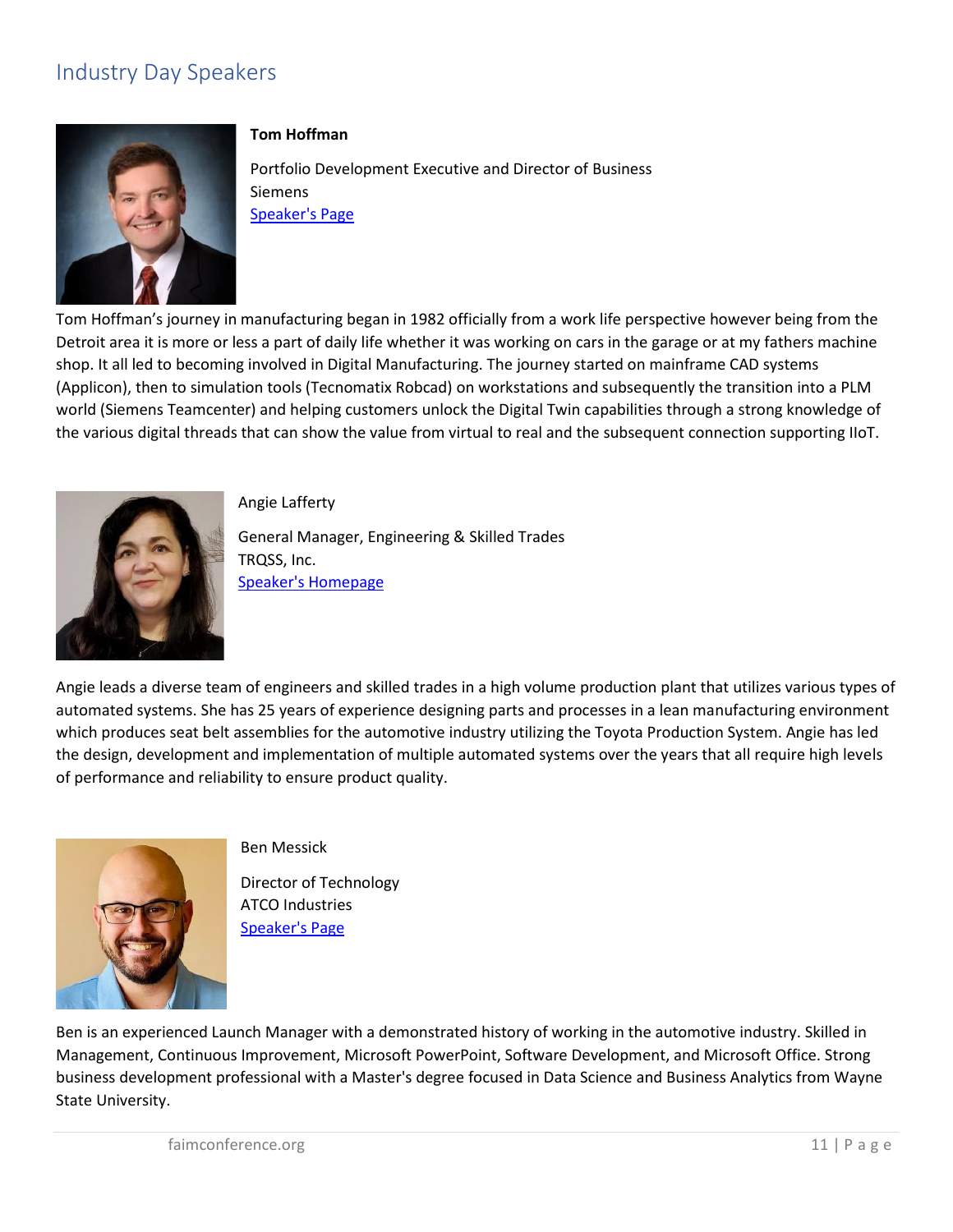

Raymond Monroe

Panelist, Joint Defense Manufacturing Technology Panel, Metals Sub-panel U.S. Department of Defense

Raymond W. Monroe joined the Steel Founders' Society of America SFSA as Executive Vice President in 1988. He holds a B.S. in Chemical Engineering from Auburn University, an M.S. in Engineering Science from the University of Alabama (Birmingham), and a Phd in Manufacturing Engineering from Worcester Polytechnic University.

Raymond supports the U.S. Department of Defense as a panelist for the Joint Defense Manufacturing Technology Panel-Metals Sub-panel. This panel reviews the DoD MANTECH projects for advanced manufacturing. He is the instigator for the Steel Performance Initiative, a DoD program to invest in advanced specialty steel technology for U.S., domestic producers to meet strategic DoD requirements.



Wendy Serra

Director of Advanced Manufacturing Services Jacobs Engineering [Speaker's Page](https://www.linkedin.com/in/wendy-serra-07844b9/)

Wendy has over 22 years of Manufacturing experience and has served as both a consultant and in managerial roles for major manufacturing and automotive OEMs such as Rivian, Tesla, Ford Motor Company and Chrysler, as well as federal clients such as the United States Army. Although she specializes in everything from new facility design to plant launch and operations support, her emphasis is on concurrent design of product and process and facility and assembly systems to help clients create robust systems in a virtual environment.